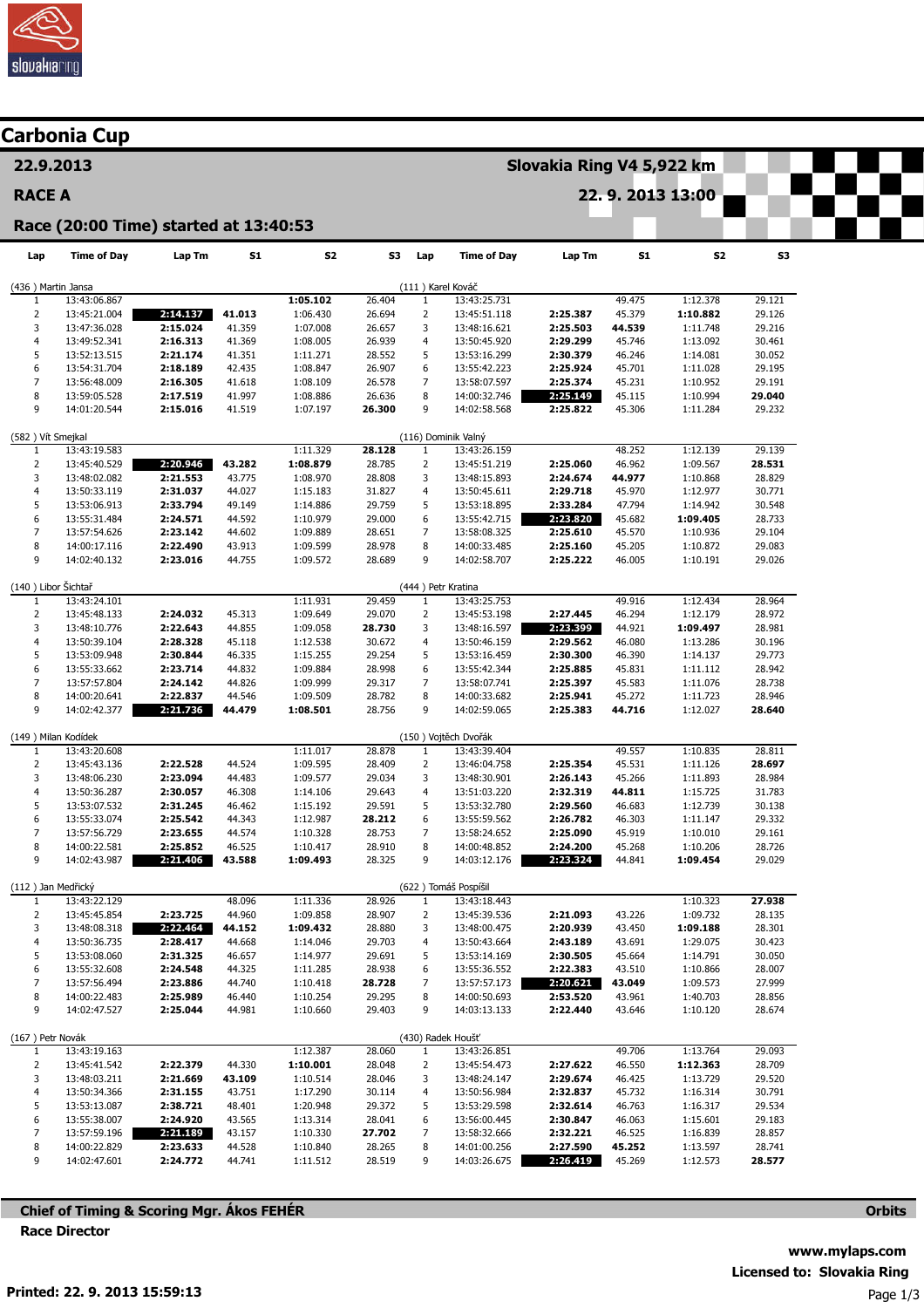

| <b>Carbonia Cup</b>    |                              |                                       |                  |                      |                                     |                                |                                      |                      |                    |                      |                  |  |  |  |
|------------------------|------------------------------|---------------------------------------|------------------|----------------------|-------------------------------------|--------------------------------|--------------------------------------|----------------------|--------------------|----------------------|------------------|--|--|--|
| 22.9.2013              |                              |                                       |                  |                      |                                     |                                | Slovakia Ring V4 5,922 km            |                      |                    |                      |                  |  |  |  |
| <b>RACE A</b>          |                              |                                       |                  |                      | 22.9.2013 13:00                     |                                |                                      |                      |                    |                      |                  |  |  |  |
|                        |                              | Race (20:00 Time) started at 13:40:53 |                  |                      |                                     |                                |                                      |                      |                    |                      |                  |  |  |  |
| Lap                    | <b>Time of Day</b>           | Lap Tm                                | <b>S1</b>        | S <sub>2</sub>       | S3                                  | Lap                            | <b>Time of Day</b>                   | Lap Tm               | S1                 | S2                   | S3               |  |  |  |
| (333) Jiří Konečný     |                              |                                       |                  |                      |                                     | $\mathbf 1$<br>$\mathsf 2$     | 13:43:49.473<br>13:46:30.409         | 2:40.936             | 1:00.626<br>50.676 | 1:16.994<br>1:18.148 | 31.893<br>32.112 |  |  |  |
| 1                      | 13:43:29.430                 |                                       | 49.898           | 1:13.346             | 30.116                              | 3                              | 13:49:13.739                         | 2:43.330             | 50.826             | 1:19.926             | 32.578           |  |  |  |
| $\overline{2}$         | 13:45:58.215                 | 2:28.785                              | 47.547           | 1:11.145             | 30.093                              | 4                              | 13:52:00.253                         | 2:46.514             | 52.260             | 1:21.034             | 33.220           |  |  |  |
| 3                      | 13:48:27.653                 | 2:29.438                              | 47.687           | 1:11.404             | 30.347                              | 5                              | 13:54:47.323                         | 2:47.070             | 52.642             | 1:21.811             | 32.617           |  |  |  |
| 4<br>5                 | 13:51:03.144<br>13:53:38.545 | 2:35.491<br>2:35.401                  | 47.409<br>51.314 | 1:15.031<br>1:13.294 | 33.051<br>30.793                    | 6<br>7                         | 13:57:28.874<br>14:00:11.897         | 2:41.551<br>2:43.023 | 50.895<br>50.402   | 1:18.650<br>1:20.248 | 32.006<br>32.373 |  |  |  |
| 6                      | 13:56:12.240                 | 2:33.695                              | 49.048           | 1:14.089             | 30.558                              | 8                              | 14:02:54.927                         | 2:43.030             | 50.192             | 1:20.395             | 32.443           |  |  |  |
| $\overline{7}$         | 13:58:41.599                 | 2:29.359                              | 48.517           | 1:10.365             | 30.477                              |                                |                                      |                      |                    |                      |                  |  |  |  |
| 8                      | 14:01:12.404                 | 2:30.805                              | 49.170           | 1:11.044             | 30.591 (109 ) Jiří Šubrt            |                                |                                      |                      |                    |                      |                  |  |  |  |
| 9                      | 14:03:41.061                 | 2:28.657                              | 48.111           | 1:10.181             | 30.365                              | $\mathbf{1}$                   | 13:43:55.219                         |                      | 53.700             | 1:19.802             | 33.008           |  |  |  |
|                        |                              |                                       |                  |                      |                                     | $\overline{2}$<br>3            | 13:46:40.018<br>13:49:25.735         | 2:44.799<br>2:45.717 | 51.558<br>52.097   | 1:20.136<br>1:20.330 | 33.105<br>33.290 |  |  |  |
| (239) Lukáš Hrubý<br>1 | 13:43:35.258                 |                                       | 49.912           | 1:15.707             | 30.515                              | 4                              | 13:52:16.867                         | 2:51.132             | 54.071             | 1:21.419             | 35.642           |  |  |  |
| $\overline{2}$         | 13:46:07.820                 | 2:32.562                              | 48.003           | 1:14.277             | 30.282                              | 5                              | 13:55:03.986                         | 2:47.119             | 52.694             | 1:21.498             | 32.927           |  |  |  |
| 3                      | 13:48:40.141                 | 2:32.321                              | 48.178           | 1:14.333             | 29.810                              | 6                              | 13:57:47.321                         | 2:43.335             | 50.818             | 1:20.000             | 32.517           |  |  |  |
| $\overline{4}$         | 13:51:12.247                 | 2:32.106                              | 46.889           | 1:14.787             | 30.430                              | $\overline{7}$                 | 14:00:36.353                         | 2:49.032             | 50.218             | 1:25.353             | 33.461           |  |  |  |
| 5                      | 13:53:44.620                 | 2:32.373                              | 47.191           | 1:14.314             | 30.868                              | 8                              | 14:03:24.374                         | 2:48.021             | 51.945             | 1:22.871             | 33.205           |  |  |  |
| 6<br>$\overline{7}$    | 13:56:16.037<br>13:58:45.073 | 2:31.417<br>2:29.036                  | 46.893<br>46.422 | 1:14.639<br>1:12.868 | 29.885<br>29.746 (123) Liboš Ptáček |                                |                                      |                      |                    |                      |                  |  |  |  |
| 8                      | 14:01:14.469                 | 2:29.396                              | 46.719           | 1:12.819             | 29.858                              | p1                             | 13:44:27.661                         |                      |                    | 1:19.564             |                  |  |  |  |
| 9                      | 14:03:43.359                 | 2:28.890                              | 46.864           | 1:12.323             | 29.703                              | $\overline{2}$                 | 13:50:00.186                         | 5:32.525             |                    | 1:08.910             | 28.400           |  |  |  |
|                        |                              |                                       |                  |                      |                                     | 3                              | 13:52:19.955                         | 2:19.769             | 43.706             | 1:08.910             | 27.153           |  |  |  |
| (272) Alex Šuhajda     |                              |                                       |                  |                      |                                     | 4                              | 13:54:36.365                         | 2:16.410             | 41.879             | 1:07.570             | 26.961           |  |  |  |
| 1<br>$\overline{2}$    | 13:43:34.401<br>13:46:04.504 | 2:30.103                              | 50.059<br>47.456 | 1:14.692<br>1:12.119 | 31.093<br>30.528                    | 5<br>6                         | 13:56:52.043<br>13:59:08.666         | 2:15.678<br>2:16.623 | 41.887<br>41.555   | 1:06.916<br>1:08.180 | 26.875<br>26.888 |  |  |  |
| 3                      | 13:48:36.447                 | 2:31.943                              | 47.837           | 1:13.170             | 30.936                              | $\overline{7}$                 | 14:01:24.278                         | 2:15.612             | 41.497             | 1:07.090             | 27.025           |  |  |  |
| $\overline{4}$         | 13:51:11.536                 | 2:35.089                              | 48.611           | 1:14.686             | 31.792                              |                                |                                      |                      |                    |                      |                  |  |  |  |
| 5                      | 13:53:44.381                 | 2:32.845                              | 47.965           | 1:14.034             |                                     |                                | 30.846 (397) Tomáš Čapek             |                      |                    |                      |                  |  |  |  |
| 6                      | 13:56:17.025                 | 2:32.644                              | 48.185           | 1:14.169             | 30.290                              | $\mathbf{1}$                   | 13:44:06.013                         |                      | 54.305             | 1:26.606             | 34.103           |  |  |  |
| $\overline{7}$<br>8    | 13:58:45.776<br>14:01:17.556 | 2:28.751<br>2:31.780                  | 46.513<br>48.441 | 1:12.196<br>1:13.083 | 30.042<br>30.256                    | $\overline{2}$<br>3            | 13:46:57.626<br>13:49:51.794         | 2:51.613<br>2:54.168 | 53.579<br>53.912   | 1:24.784<br>1:25.914 | 33.250<br>34.342 |  |  |  |
| 9                      | 14:03:49.353                 | 2:31.797                              | 47.307           | 1:12.208             | 32.282                              | 4                              | 13:52:50.543                         | 2:58.749             | 54.694             | 1:28.982             | 35.073           |  |  |  |
|                        |                              |                                       |                  |                      |                                     | 5                              | 13:55:46.058                         | 2:55.515             | 54.733             | 1:27.120             | 33.662           |  |  |  |
| (313) Jan Semlbauer    |                              |                                       |                  |                      |                                     | 6                              | 13:58:37.419                         | 2:51.361             | 53.004             | 1:24.432             | 33.925           |  |  |  |
| 1<br>$\overline{2}$    | 13:43:32.088                 | 2:29.679                              | 49.643<br>47.037 | 1:14.026             | 30.375<br>30.477                    | 7                              | 14:01:31.151                         | 2:53.732             | 54.579             | 1:25.812             | 33.341           |  |  |  |
| 3                      | 13:46:01.767<br>13:48:32.808 | 2:31.041                              | 46.640           | 1:12.165<br>1:13.928 |                                     |                                | 30.473 (172) Luděk Dolejš            |                      |                    |                      |                  |  |  |  |
| $\overline{4}$         | 13:51:08.427                 | 2:35.619                              | 48.206           | 1:14.586             | 32.827                              | $\mathbf{1}$                   | 13:44:11.665                         |                      | 59.631             | 1:26.643             | 37.999           |  |  |  |
| 5                      | 13:53:40.714                 | 2:32.287                              | 48.484           | 1:12.958             | 30.845                              | $\overline{2}$                 | 13:47:14.762                         | 3:03.097             | 58.706             | 1:26.021             | 38.370           |  |  |  |
| 6                      | 13:56:14.784                 | 2:34.070                              | 47.522           | 1:15.919             | 30.629                              | 3                              | 13:50:17.718                         | 3:02.956             | 58.886             | 1:25.959             | 38.111           |  |  |  |
| 7<br>8                 | 13:58:45.710<br>14:01:16.321 | 2:30.926<br>2:30.611                  | 47.143<br>47.502 | 1:12.983<br>1:12.945 | 30.800<br>30.164                    | 4<br>5                         | 13:53:21.187<br>13:56:25.657         | 3:03.469<br>3:04.470 | 59.624<br>58.837   | 1:25.729<br>1:27.696 | 38.116<br>37.937 |  |  |  |
| 9                      | 14:03:59.549                 | 2:43.228                              | 47.024           | 1:13.577             | 42.627                              | 6                              | 13:59:31.161                         | 3:05.504             | 59.277             | 1:27.974             | 38.253           |  |  |  |
|                        |                              |                                       |                  |                      |                                     | $\overline{7}$                 | 14:02:34.465                         | 3:03.304             | 59.042             | 1:26.346             | 37.916           |  |  |  |
| (369) Petr Kochta      |                              |                                       |                  |                      |                                     |                                |                                      |                      |                    |                      |                  |  |  |  |
| 1                      | 13:43:34.047                 |                                       | 51.144           | 1:15.112             |                                     |                                | 30.711 (174) Tomáš Pertold           |                      |                    |                      |                  |  |  |  |
| $\overline{2}$<br>3    | 13:46:04.309<br>13:48:36.029 | 2:30.262<br>2:31.720                  | 47.499<br>47.579 | 1:12.319<br>1:13.328 | 30.444<br>30.813                    | $\mathbf{1}$<br>$\overline{2}$ | 13:44:09.690<br>13:47:13.425         | 3:03.735             | 58.878<br>59.050   | 1:26.877<br>1:26.009 | 38.532<br>38.676 |  |  |  |
| $\overline{4}$         | 13:51:11.373                 | 2:35.344                              | 48.752           | 1:15.202             | 31.390                              | 3                              | 13:50:17.138                         | 3:03.713             | 59.425             | 1:26.133             | 38.155           |  |  |  |
| 5                      | 13:53:43.892                 | 2:32.519                              | 47.971           | 1:13.867             | 30.681                              | 4                              | 13:53:21.917                         | 3:04.779             | 1:00.575           | 1:25.942             | 38.262           |  |  |  |
| 6                      | 13:56:19.161                 | 2:35.269                              | 48.434           | 1:16.125             | 30.710                              | 5                              | 13:56:27.239                         | 3:05.322             | 58.137             | 1:28.944             | 38.241           |  |  |  |
| $\overline{7}$         | 13:58:49.597                 | 2:30.436                              | 47.792           | 1:12.296             | 30.348                              | 6                              | 13:59:30.805                         | 3:03.566             | 58.550             | 1:26.969             | 38.047           |  |  |  |
| 8                      | 14:01:22.535                 | 2:32.938                              | 47.876           | 1:14.287             | 30.775                              | 7                              | 14:02:35.707                         | 3:04.902             | 59.712             | 1:27.230             | 37.960           |  |  |  |
| (124) Maroš            |                              |                                       |                  |                      |                                     |                                | (177) Vít Martinovský                |                      |                    |                      |                  |  |  |  |
| $\mathbf{1}$           | 13:43:48.181                 |                                       | 53.933           | 1:18.563             | 32.685                              | $\mathbf{1}$                   | 13:44:12.548                         |                      | 59.486             | 1:26.449             | 37.987           |  |  |  |
| 2                      | 13:46:30.161                 | 2:41.980                              | 51.102           | 1:18.416             | 32.462                              | $\overline{2}$                 | 13:47:15.308                         | 3:02.760             | 58.960             | 1:25.254             | 38.546           |  |  |  |
| 3                      | 13:49:06.503                 | 2:36.342                              | 49.341           | 1:15.629             | 31.372                              | 3<br>4                         | 13:50:18.228                         | 3:02.920             | 59.121             | 1:25.640             | 38.159           |  |  |  |
| 4<br>5                 | 13:51:48.105<br>13:54:27.856 | 2:41.602<br>2:39.751                  | 50.712<br>50.197 | 1:17.594<br>1:17.672 | 33.296<br>31.882                    | 5                              | 13:53:25.153<br>13:56:29.903         | 3:06.925<br>3:04.750 | 1:01.615<br>58.766 | 1:26.916<br>1:27.464 | 38.394<br>38.520 |  |  |  |
| 6                      | 13:57:05.287                 | 2:37.431                              | 49.770           | 1:16.565             | 31.096                              | 6                              | 13:59:33.882                         | 3:03.979             | 59.927             | 1:25.540             | 38.512           |  |  |  |
| $\overline{7}$         | 13:59:41.879                 | 2:36.592                              | 50.312           | 1:15.490             | 30.790                              | 7                              | 14:02:38.999                         | 3:05.117             | 1:00.059           | 1:26.628             | 38.430           |  |  |  |
| 8                      | 14:02:24.547                 | 2:42.668                              | 51.662           | 1:19.804             | 31.202                              |                                |                                      |                      |                    |                      |                  |  |  |  |
|                        |                              |                                       |                  |                      |                                     | $\mathbf{1}$                   | (171) Karel Šindelář<br>13:44:13.231 |                      | 1:00.139           | 1:26.968             | 37.960           |  |  |  |
| (356) Andre Mašek      |                              |                                       |                  |                      |                                     |                                |                                      |                      |                    |                      |                  |  |  |  |

Chief of Timing & Scoring Mgr. Ákos FEHÉR Race Director

**Orbits**